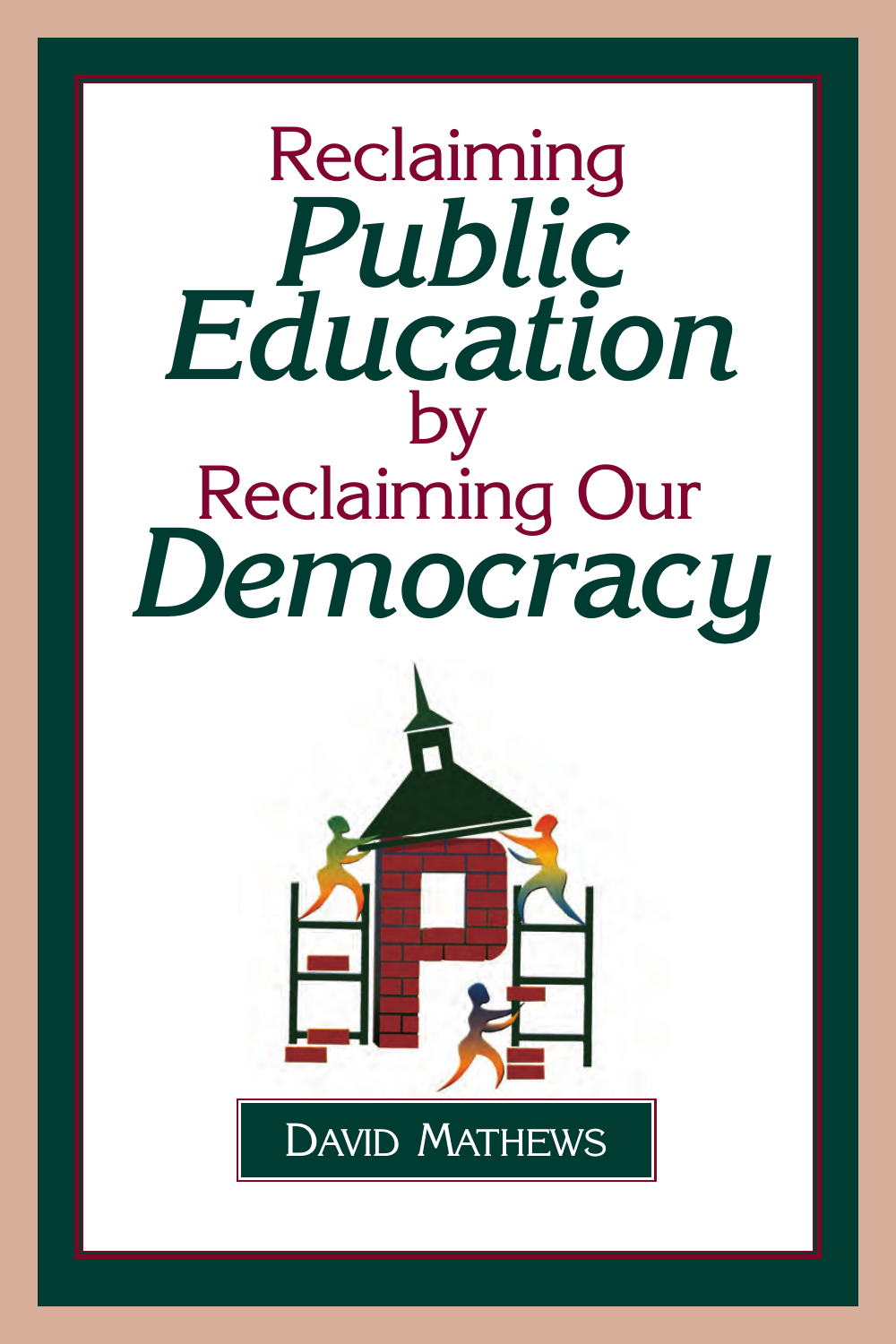## **Reclaiming Public E ducation by Reclaiming Our Democracy**

*David Mathews*

**KETTERING FOUNDATION PRESS Dayton, Ohio**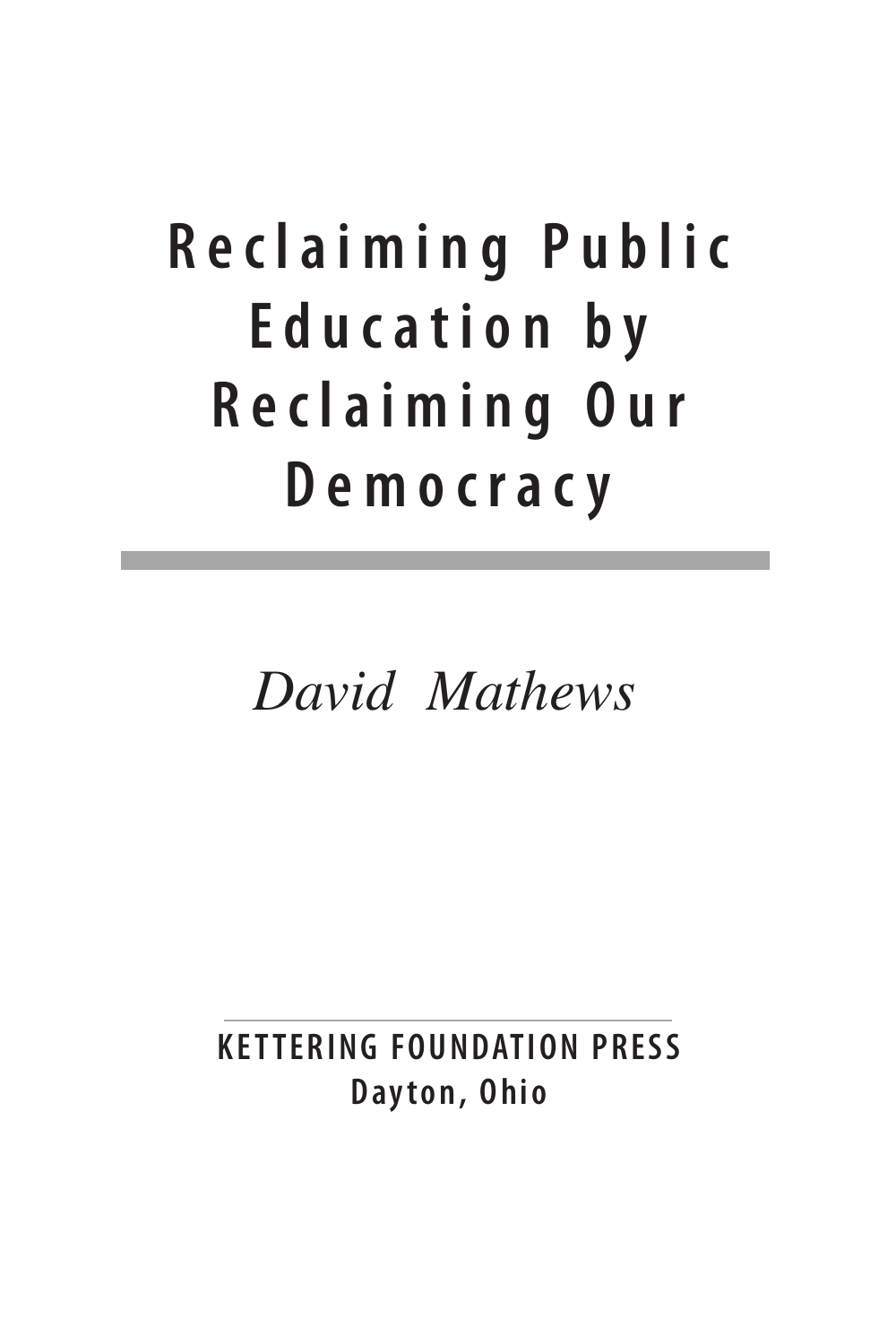The interpretations and conclusions contained in *Reclaiming Public Education by Reclaiming Our Democracy* represent the views of the author. They do not necessarily reflect the views of the Charles F. Kettering Foundation, its trustees, or officers.

© 2006 by the Charles F. Kettering Foundation

#### ALL RIGHTS RESERVED

For information about permission to reproduce selections from this book, write to:

Permissions Kettering Foundation Press 200 Commons Road Dayton, Ohio 45459

This book is printed on acid-free paper First edition, 2006 Manufactured in the United States of America

ISBN-13: 978-0-923993-16-0 ISBN-10: 0-923993-16-9 Library of Congress Control Number: 2005938130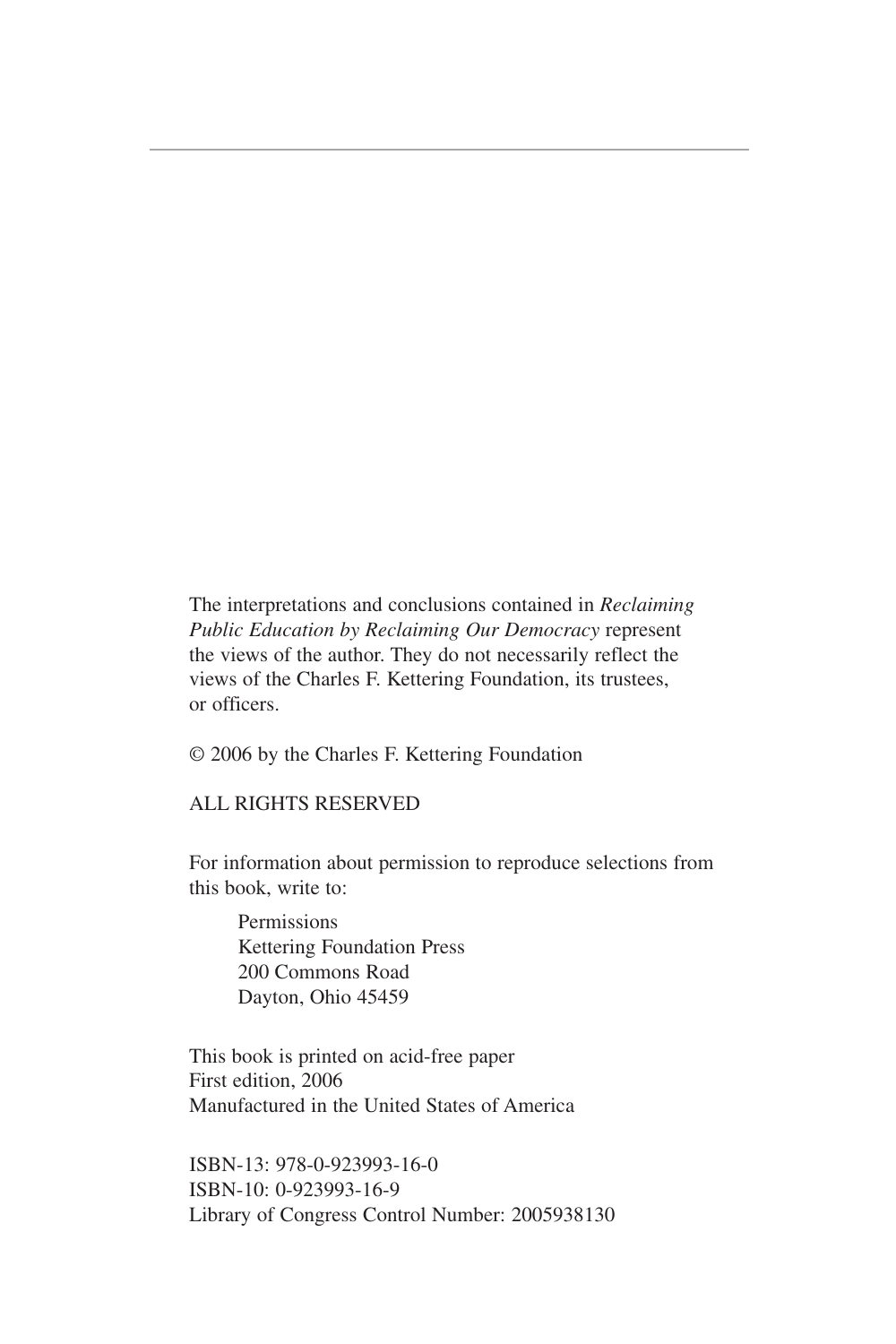### **CONTENTS**

| <b>Acknowledgments</b>                                                             | $\mathbf{1}$   |
|------------------------------------------------------------------------------------|----------------|
| <b>Introducing a Revision</b>                                                      | iii            |
| PART ONE: A STANDOFF BETWEEN CITIZENS<br><b>AND SCHOOLS?</b>                       | 1              |
| <b>Chapter 1 Whose Schools Are These?</b>                                          | 3              |
| The Question of Ownership                                                          | 3              |
| Halfway out the Schoolhouse Door                                                   | $\overline{7}$ |
| How Ownership Is Lost                                                              | 8              |
| <b>Wary Professionals</b>                                                          | 9              |
| The Absence of a Public                                                            | 11             |
| The Case for Public Building                                                       | 14             |
| Public Accountability?                                                             | 15             |
| <b>High Stakes</b>                                                                 | 18             |
| <b>Chapter 2 Why Public/What Public?</b>                                           | 19             |
| Schools as a Means to Public Ends                                                  | 19             |
| Public in Character and Operation                                                  | 21             |
| Built by Communities, for Communities                                              | 22             |
| Products and Agents of Self-Rule                                                   | 23             |
| Schools and Social Justice                                                         | 25             |
| Schools without the Public                                                         | 26             |
| <b>Chapter 3 The Relationship We Have/</b><br>The Relationship We Want             | 33             |
| A Legacy of Distrust                                                               | 35             |
| Keeping Citizens on the Sidelines                                                  | 36             |
| The Ideal: "My Kids Are Going to an Excellent School,<br>and I'm Involved with It" | 39             |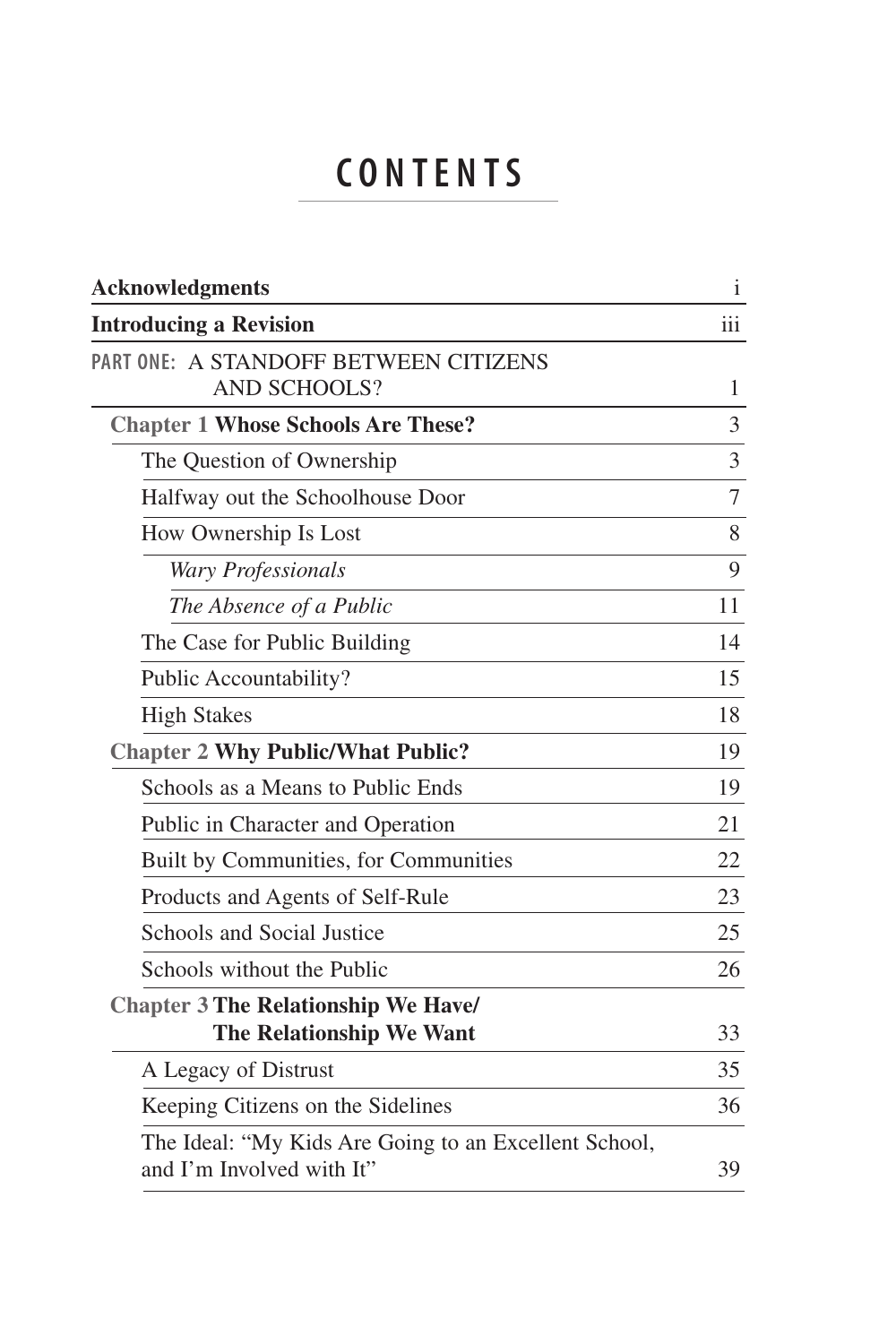| People Talk about Their Relationship with the Schools               | 41       |
|---------------------------------------------------------------------|----------|
| <b>Inattentives</b>                                                 | 41       |
| Dropouts                                                            | 41       |
| <b>Shutouts</b>                                                     | 42       |
| Consumers                                                           | 43       |
| Partners                                                            | 44       |
| Partners as Owners                                                  | 45       |
| The Latent Community Connection                                     | 46       |
| <b>Bureaucratic Barriers</b>                                        | 49       |
| PART TWO: RETHINKING "THE PUBLIC"                                   | 53       |
| <b>Chapter 4 What Only the Public Can Do</b>                        | 55       |
| The Opportunities<br><b>Creating Places for Learning</b>            | 55<br>57 |
| Harnessing All That Educates                                        | 59       |
| <b>Using Public Work</b>                                            | 62       |
| <b>Public Work to Reinforce Schools</b>                             | 62       |
| Public Work in the Politics of Education                            | 67       |
| <b>Chapter 5 Public Building</b>                                    | 71       |
| In the Beginning                                                    | 71       |
| Step-by-Step                                                        | 72       |
| Public Engagement and School Engagement                             | 74       |
| <b>Engagement and Democracy</b>                                     | 77       |
| Public Building in Suggsville                                       | 78       |
| The Language of Public Building                                     | 82       |
| <b>Chapter 6 Practices That Empower</b>                             | 85       |
| The Fundamentals                                                    | 85       |
| 1. Naming Problems in Terms of What Is Most<br>Valuable to Citizens | 85       |
| 2. Framing Issues to Identify All the Options                       | 88       |
| 3. Deliberating Publicly to Make Sound Decisions                    | 92       |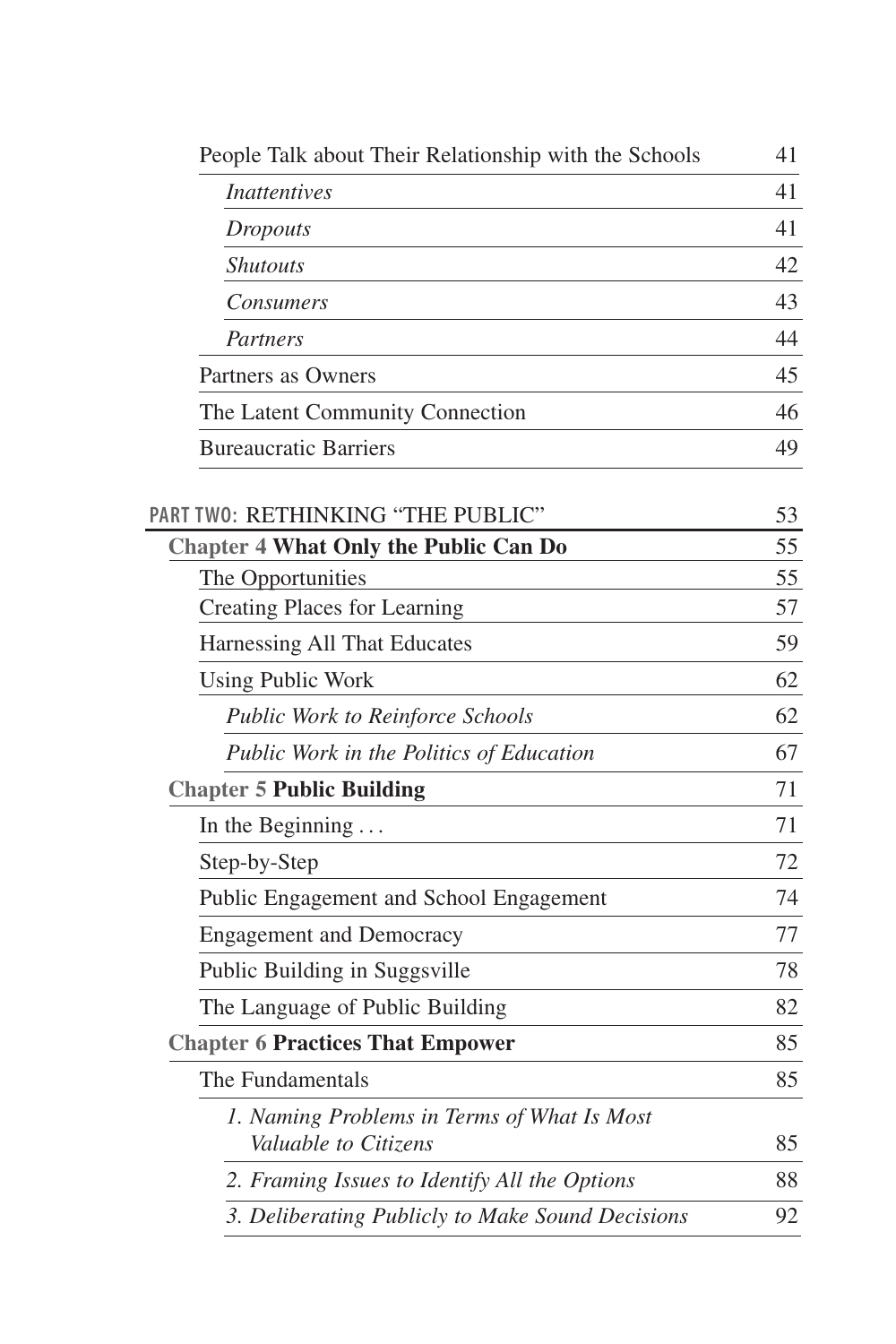| Deliberation and Democracy                                           | 94         |
|----------------------------------------------------------------------|------------|
| To Move beyond First Reactions and Popular Opinion                   | 94         |
| To Work through Strong Emotions                                      | 95         |
| To Change Perceptions                                                | 96         |
| To Make Progress When Consensus Is Impossible                        | 98         |
| To Locate the Boundaries of the Politically Permissible              | 99         |
| From Decision Making to Action and Beyond                            | 100        |
| 4. Complementing Institutional Planning with<br>Civic Commitment     | 100        |
| 5. Adding Public Acting to Institutional Action                      | 101        |
| 6. Turning Evaluation into Civic Learning                            | 103        |
| Not Six, but One                                                     | 105        |
| PART THREE: PUBLIC POLITICS IN PRACTICE                              | 107<br>109 |
| <b>Chapter 7 Politics by the People</b><br>Different "Rules"         | 109        |
| Other Sources of Political Power                                     | 113        |
|                                                                      | 115        |
| Leadership from Everyone<br>Political Space without a Street Address | 116        |
| <b>Chapter 8 Ideas in Practice: What Professionals</b>               |            |
| and Citizens Can Do Together                                         | 121        |
| Drawing on the Concepts of Public Naming and Framing                 | 122        |
| "Auditing" Democratic Practices to Stimulate New Insights            | 124        |
| Tapping into the Appeal of Education as an Idea                      | 127        |
| Seeing the Community as an Educator                                  | 129        |
| Using Democratic Practices to Rethink                                |            |
| Professional Routines                                                | 130        |
|                                                                      |            |
| Going into a Larger Arena                                            |            |
|                                                                      | 133<br>137 |
| <b>On Reflection</b><br><b>Bibliography</b>                          | 143        |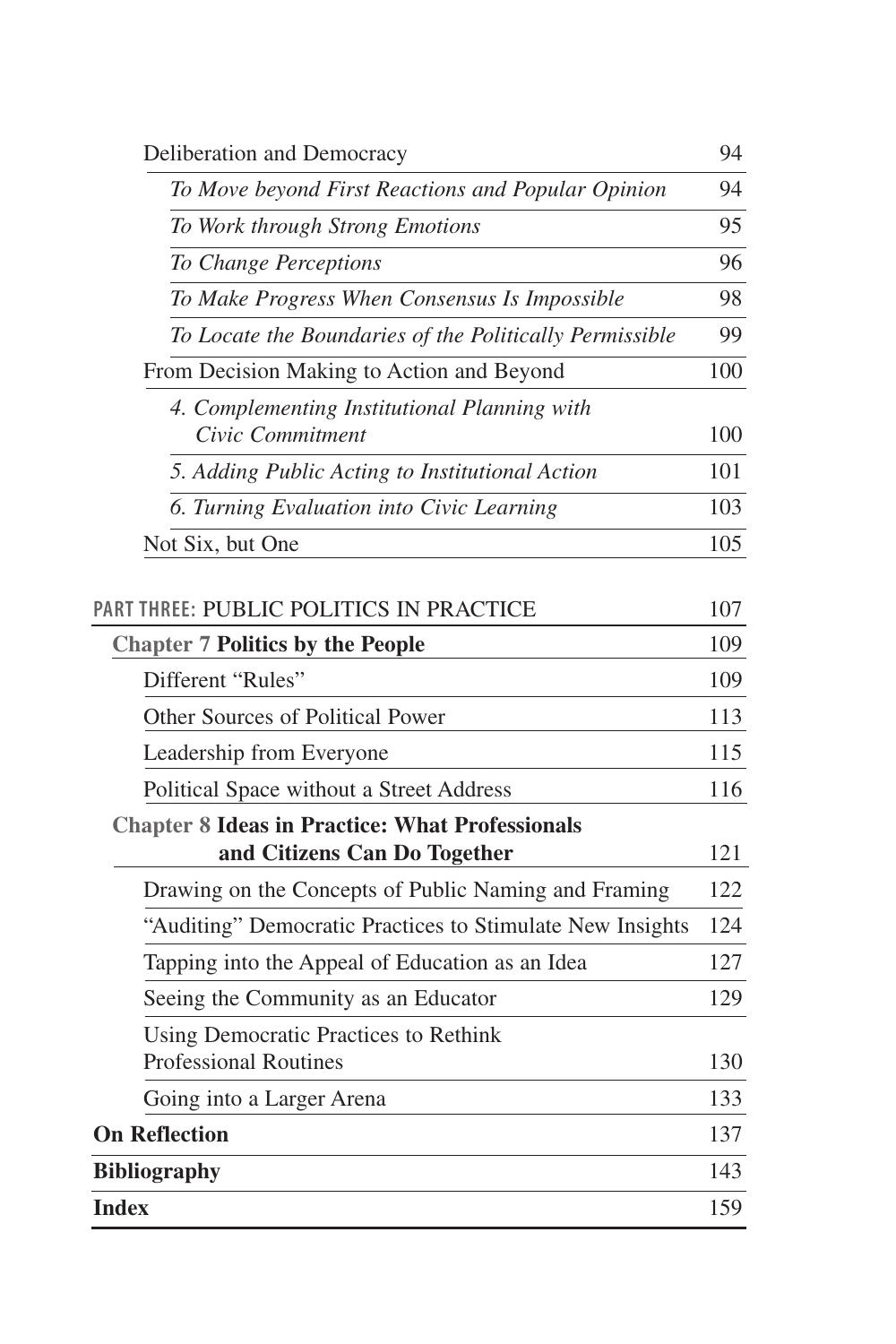#### **ACKNOWLEDGMENTS**

n an earlier book, *Is There a Public for Public Schools?*, I thanked In an earlier book, *Is There a Public for Public Schools?*, I that former Governor of Mississippi William F. Winter, a Kettering Foundation trustee, who gave the foundation an insider's perspective on the school reforms of the early 1980s. And I thanked the late Lawrence Cremin, another trustee and prize-winning American historian, who suggested that the foundation investigate what was happening to the social and political mandates that had driven the nineteenth-century commitment to public education. I remain grateful to them and also to Mary Hatwood Futrell, who chairs Kettering's board. She tested drafts of this new book in her graduate courses at George Washington University and was a wellspring of good advice. (Harris Sokoloff also tested the manuscript at the University of Pennsylvania.) I am indebted to all the trustees and to my colleagues at Kettering who helped organize the research for this volume. Connie Crockett, Randall Nielsen, Maxine Thomas, and Carolyn Farrow-Garland, in particular, ably directed most of the studies done for Kettering.

Research by The Harwood Institute, Doble Research Associates, and Public Agenda has continued to hold up well over the years, and I drew heavily on their recent findings—always with admiration for their good work. The footnotes and bibliography identify other helpful sources.

Ken Barr and Rebecca Rose were the latest in a large company of researchers who investigated countless sources and checked all of the details I overlooked. Juliet Potter, a model of thoroughness, took responsibility for the quantitative data. No one went over the manuscript more often than Anne Thomason, and her attentiveness saved me from innumerable errors. Harris Dienstfrey, who has excellent instincts about organization, followed Judy Suratt, a superb editor. They did the initial reviews. Most recently, Paloma Dallas helped me be clearer about the ideas introduced in the text.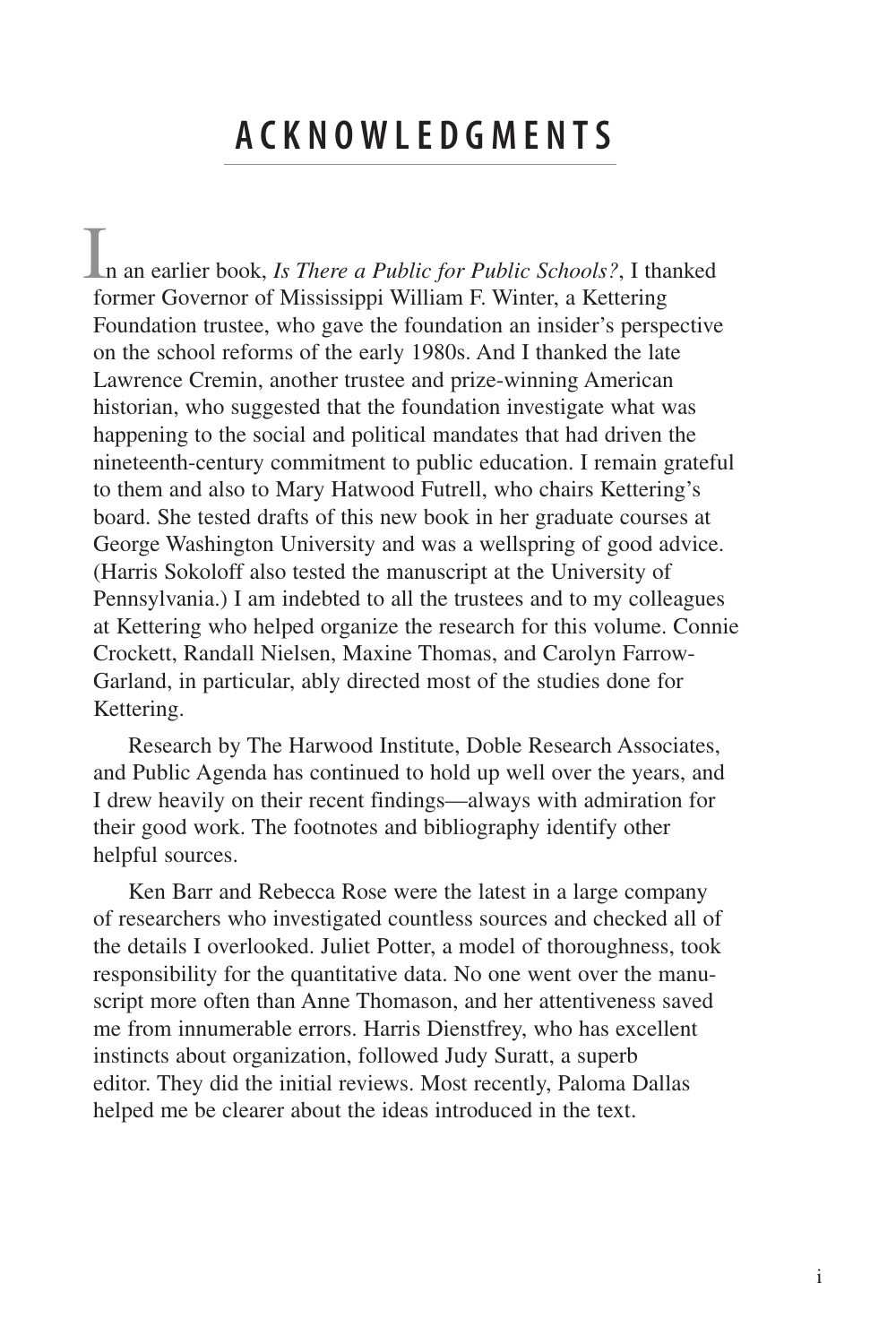I was delighted when Kathy Heil rejoined the foundation and took up the preparation of the manuscript. Angel George Cross, a wizard at the computer, had been doing that, capably assisted by Katie Runella. I value their patience and skill. Finally, our senior editor, Melinda Gilmore, checked the footnotes and the editing. Ever diligent, she has been our chief organizer. Among her duties were finding copy editors, Patricia Henrich and Linda Robinson. Melinda also selected a graphic designer, Steve Long, and an indexer, Lisa Boone-Berry.

I especially appreciate the citizens and civic organizations that provided examples of ideas in action. And once again, my thanks to the people who traveled to the foundation to share their research and criticisms. They helped me see the difference between what I said and what I intended to say.

Margaret Dixon, my assistant for more than 20 years, deserves special recognition for keeping our office in its proper orbit. And Mary Mathews, who was revising a book of her own while I was finishing this one, was more than a silent partner. She has always kept my entire world in its orbit while I write.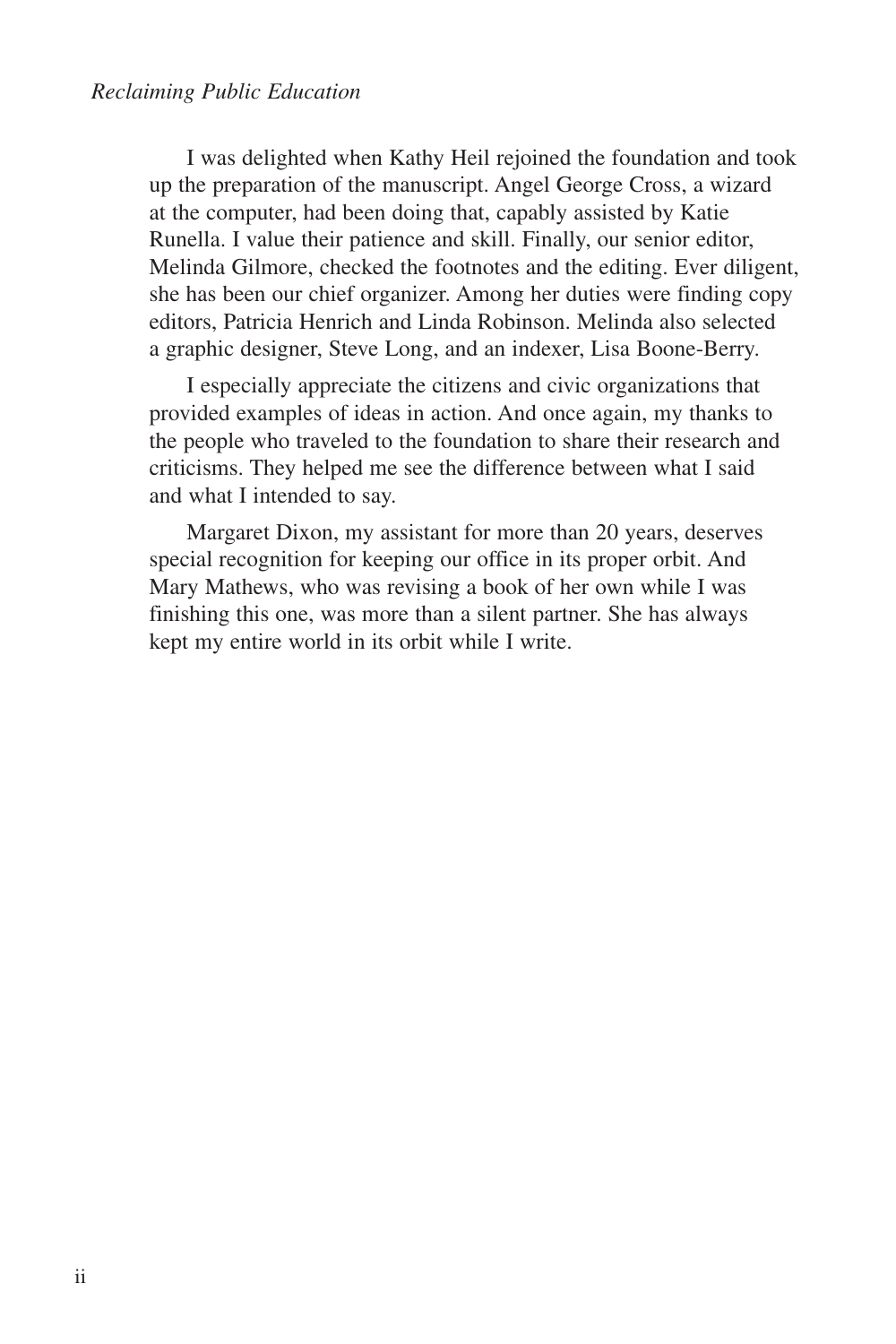#### **INTRODUCING A REVISION**

The adults who have the most direct influence on young people<br>include their narrate, relatives togethers mineinals, assetses and include their parents, relatives, teachers, principals, coaches, and next-door neighbors. But these aren't necessarily the people who make the decisions about school policies. Ironically, those with the greatest opportunities to shape the lives of the next generation "are at the end of a long chain of authority stretching from 1600 Pennsylvania Avenue through state capitals to districts to local schools and finally into classrooms."1 This book was written for people who may see themselves at the bottom of that pile. I believe there are ways for them to enrich our schools and, at the same time, reinvigorate our democracy, which is inseparable from education.

People's sense that they can't influence what happens in the public schools is a symptom of a deeper problem. In 1996, the Kettering Foundation published *Is There a Public for Public Schools?* (which I'll call *Is There?* from now on). It reported on a decade of studies that all pointed to one alarming conclusion: many Americans doubted the public schools were really their schools. They weren't just critical of the instruction; they didn't think there was much they could do about any of their concerns. They couldn't change the schools, and the schools appeared to be incapable of reforming themselves.<sup>2</sup> People's inability to make a difference was confirmation of their lack of

<sup>1</sup> In a chapter entitled "A Solution That Lost Its Problem: Centralized Policymaking and Classroom Gains," Larry Cuban argued that the people who are viewed as the problem in education (members of local boards and their agents) are the very people who are in the best position to solve the problem because of their direct influence on children. His chapter appeared in *Who's in Charge Here? The Tangled Web of School Governance and Policy*, ed. Noel Epstein (Washington, DC: Brookings Institution Press, 2004), p. 104.

<sup>2</sup> Paul Hill found high schools still resistant to change in his 2001 article, "Breaking the Hermetic Seal," *School Administrator Web Edition* (March 2001). After *Is There?* was published, studies done by the Annenberg Institute continued to find that "in some places, support for public education has worn perilously thin." Annenberg Institute on Public Engagement for Public Education, *Reasons for Hope, Voices for Change* (Providence, RI: Annenberg Institute for School Reform, 1998), pp. 13-14.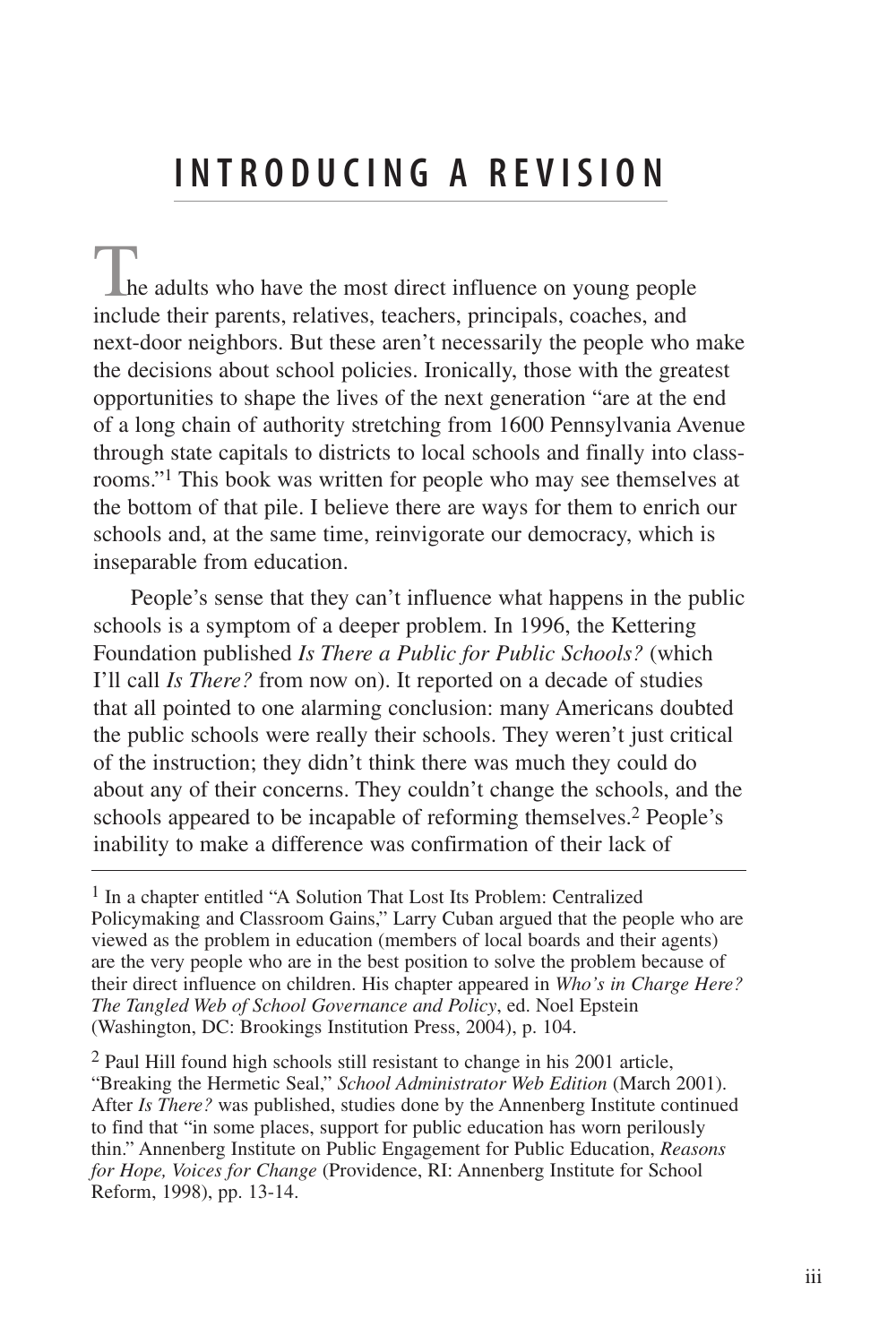ownership.3 Citizens reasoned that if they really owned the schools, they could help make the improvements in them they would like to see; otherwise, they couldn't be held responsible for what the schools did. This perception is not just a school problem; it is a serious political problem.<sup>4</sup>

*Reclaiming Public Education by Reclaiming Our Democracy* picks up on the loss of public ownership and discusses what might be done about it. The first thing that can be done to reconnect the public and the schools is to recognize that there are significant differences between the way professional educators and most school board members see problems, make decisions, and go about their work, on the one hand, and the way citizens-as-citizens view problems, make decisions, and go about their work, on the other. Neither way is inherently better; each is appropriate for its group. The difficulty is that educators and citizens often pass like ships in the night, sometimes even using the same terms for problems but not with the same meanings. "Higher standards," for instance, is a phrase that citizens and educators both use, although they don't necessarily mean the same thing by it. These misunderstandings are common in the best of circumstances, but unfortunately, circumstances aren't always the best; educators and citizens can be in serious disagreement.5

In June 2005, research by the Educational Testing Service showed how wide the gap had become between educators and the citizenry—

4 For more on the erosion of institutions of local self-government, see Martha Derthick, *Keeping the Compound Republic: Essays on American Federalism* (Washington, DC: Brookings Institution Press, 2001).

<sup>5</sup> In the book, I have tried to distinguish teachers from administrators, but sometimes I lump them together as "educators." I don't mean to abandon the distinction, however. Teachers have told me that they have unique opportunities to engage citizens because they often have the closest association with them, particularly parents. Much remains to be written about how these ties could be used in public building.

<sup>3</sup> Few people, if any, actually say, "we want to regain ownership of our schools." But Americans do say, "we need to get our schools back" or "we want our schools back." Those remarks are usually made when some external authority has replaced local authority—for example, when the state government has taken control of a school district that has been financially irresponsible. So "ownership" is a word that interprets what people are saying; it isn't necessarily their word.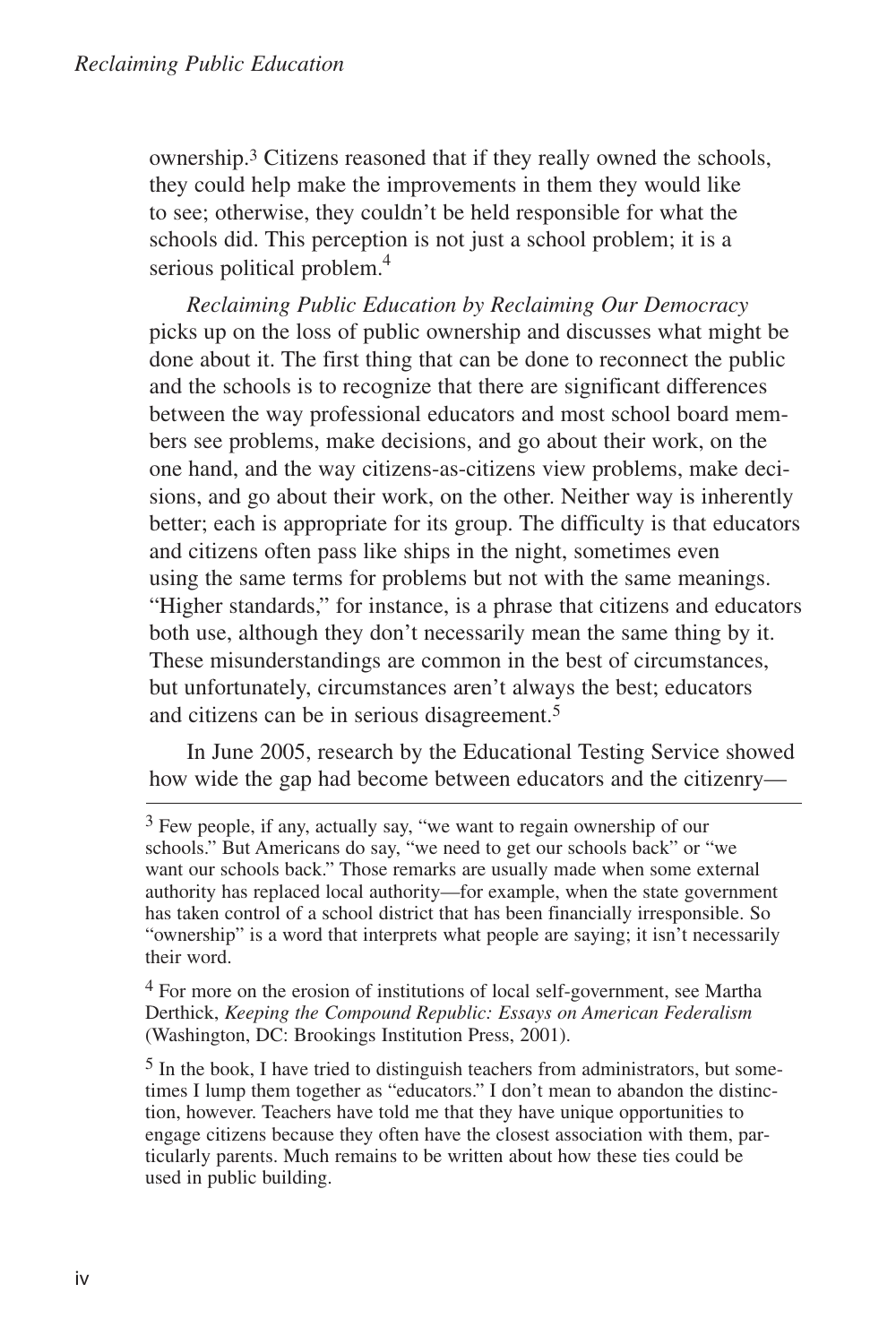specifically between teachers and parents.<sup>6</sup> As David Broder wrote after seeing the research, "Clearly the educators and the public are on different wavelengths when it comes to conditions in our schools. That is a real barrier to progress."7 What these differences in perceptions and priorities are, why they arise, and how they might be overcome are questions I'll try to speak to.

 $\Rightarrow$ 

**Example**'s sense that they don't own the schools is also a major problem for American democracy. The perception in and of itself would be troubling enough, but it doesn't stand alone. Americans feel the same way about many other institutions they created to serve them, including the electoral system and the government. Citizens say they have been pushed out of politics by a professional political class. "The government is supposed to work for us," they complain, "we are supposed to be in charge." When political leaders have tried to respond to this criticism by offering better services for citizens, people have been quick to say, "we aren't customers, we *own* the store!"8 This feeling of being dispossessed also influences the political climate in which schools operate.

Since this is a book about public education and democracy, it is necessarily about the interrelation of the two. While sermons on the importance of public schools in our democracy are common fare in our rhetoric, less is said about the importance of democracy to public education.9 Does a democratic citizenry have any role in education

<sup>6</sup> For example, the Educational Testing Service found that a majority of Americans thought high schools needed major changes; most educators disagreed. Peter D. Hart and David Winston, *Ready for the Real World? Americans Speak on High School Reform: Executive Summary* (Princeton, NJ: Educational Testing Service, June 2005).

7 David S. Broder, "Split over Schools . . . Parents and Teachers Disagree on Reforms," *Washington Post*, June 23, 2005.

8 Americans' loss of confidence in government and the political system has been documented in a number of studies, and I reported on some of them in *Politics for People: Finding a Responsible Public Voice*, 2d ed. (Urbana: University of Illinois Press, 1999).

9 See Susan Fuhrman and Marvin Lazerson, eds., *The Public Schools*, Institutions of American Democracy Series (Oxford: Oxford University Press, 2005). In particular, look at Clarence Stone's discussion of civic capacity and democracy in Chapter 9.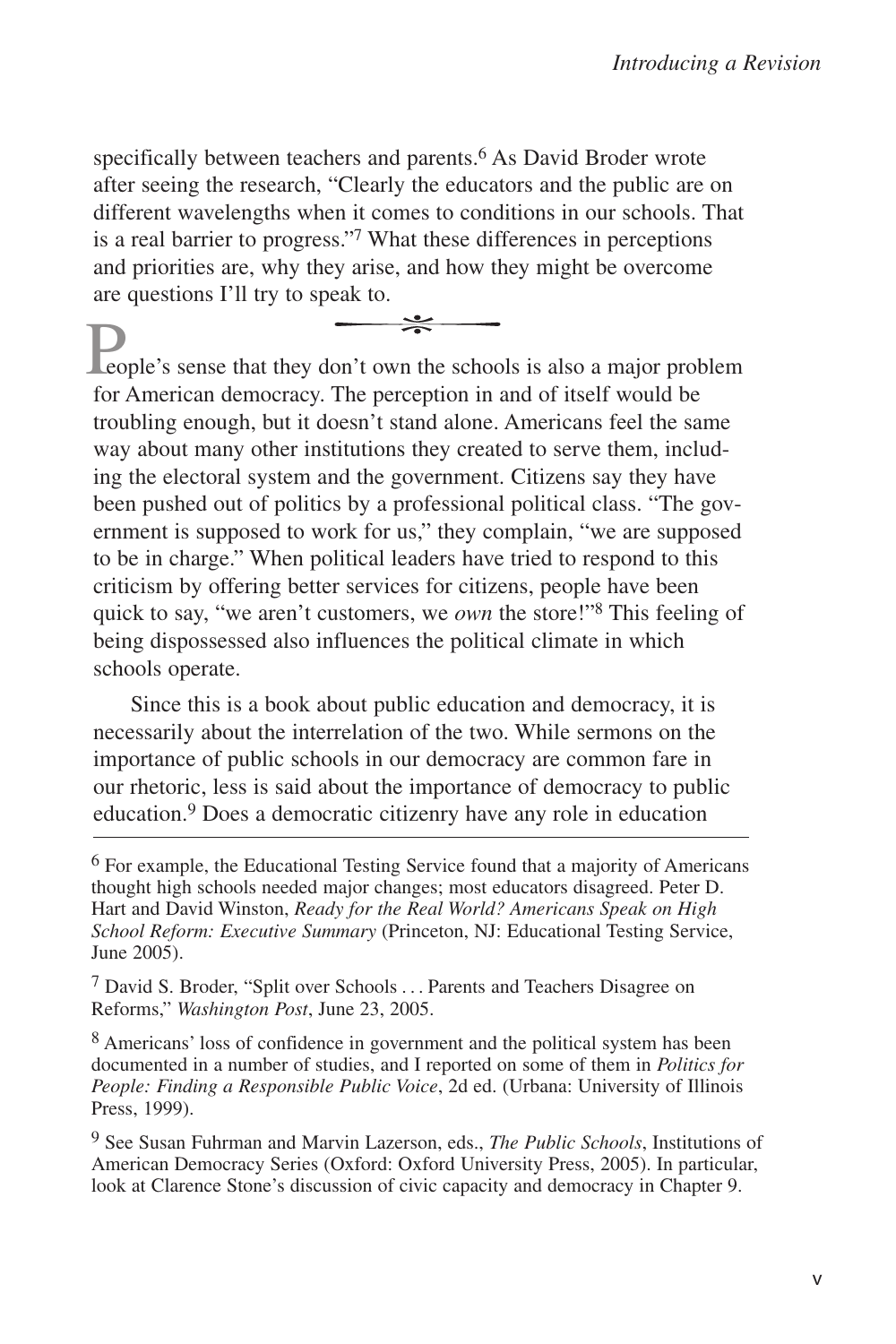other than paying taxes to support schools? If it does, then schools have as much at stake in the well-being of democracy as democracy has in the well-being of public schools. More about this later, but for now I'll just say that I have more in mind than merely improving the interaction between individual citizens and the schools. More is at stake than pleasant relationships.

I believe that public schools need a citizenry that acts as a responsible public. *And that is what this book is really about—how a democratic public forms and works to improve the education of all Americans.* It's about democracy and, more specifically, the role of the public. Since there are many ways to define both "democracy" and "the public," I will be as clear as I can be about what I mean by both.

While not claiming to have the only correct definition of "democracy," I think it is self-government by a sovereign citizenry that exercises its power in communities, statehouses, and the nation's capital. How do citizens get such power? The short answer for me is that we get our power through our ability to join forces and act collectively both with other citizens and through institutions we create to act for us. It follows then, that in order for Americans to be sovereign (that is, to rule themselves), they must be able to direct the institutions they created to serve them. Those institutions include public schools. "Directing" in this context means to define the purpose or mission of institutions, not to control their day-to-day activities. Democracy is not micromanagement. However, if the citizenry can't determine the mission of institutions such as public schools, self-rule is seriously undermined.

The mission of public schools should grow out of the broad objectives of our democracy. And the first job of citizens is deciding on those objectives or purposes. Some political theorists may argue that the purposes of democracy are fixed—freedom, justice, and so on—and all that remains to be decided are the best means to those ends. I believe, however, that Americans must continually determine what the great principles of democracy mean in the context of changing times. And they have to chart a new course of action when those principles conflict—that is the essence of self-rule.

I equate democracy with self-rule for several reasons—though never to suggest that people can rule themselves without government. Self-rule is not the same as direct democracy. I like the term because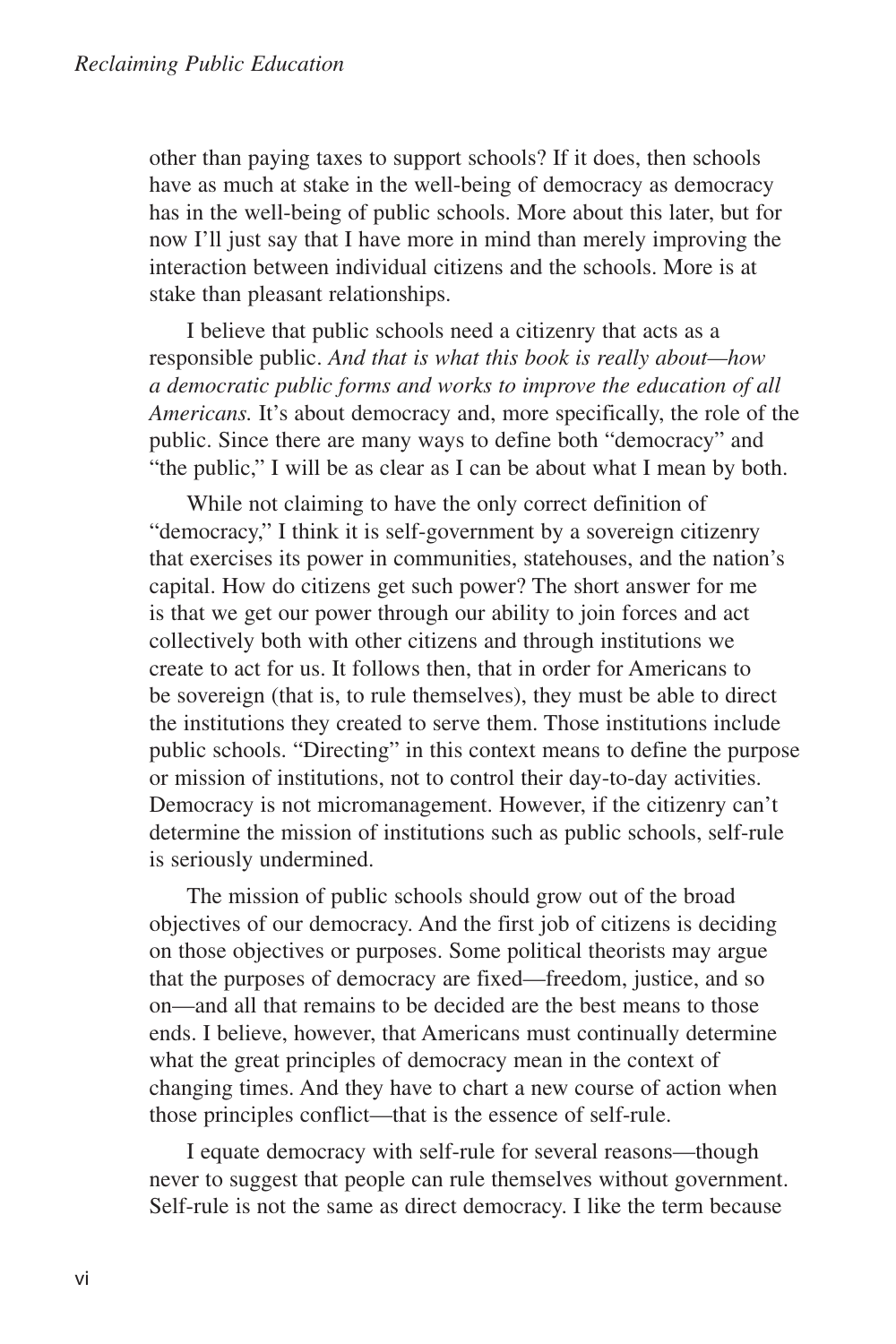self-rule is consistent with the literal meaning of democracy, which is "rule by the people." Our Constitution says that "We, the People" are the sovereign power in the country, a power I don't believe was delegated to the state once the government was created.10 Self-rule characterized the distinctively American political system that developed on the frontier in the early nineteenth century, a system in which citizens joined forces to bring their collective strength to bear on common problems, and a system based on ideals of individual freedom, shared responsibility, and equity.

In a book aptly titled *Self-Rule*, Robert Wiebe tells the story of how citizen politics came to define democracy in frontier America—despite the ruling elite's preference for a republic and not a democracy.11 Nineteenth-century self-rule grew out of barn raisings and town meetings; it was a sweaty, hands-on, problem-solving politics. The democracy of self-rule was rooted in collective decision making and acting especially acting. Settlers on the frontier had to be producers, not just consumers. They had to join forces to build forts, roads, and libraries. They formed associations to combat alcoholism and care for the poor as well as to elect representatives. They also established the first public schools. Their efforts were examples of "public work," meaning work done *by* not just *for* the public.12

You can see public work going on in communities today in the simplest forms of collective action—maybe nothing more than people cleaning up their town to attract outside investors. Citizens take rakes and mowers to the local park. Municipal officials send in crews with dumpsters and heavy equipment to do what rakes and mowers can't.<sup>13</sup> Public work on a larger scale protects the environment, builds housing

11 Robert H. Wiebe, *Self-Rule: A Cultural History of American Democracy* (Chicago: University of Chicago Press, 1995).

12 I took the term "public work" from Harry C. Boyte and Nancy N. Kari, *Building America: The Democratic Promise of Public Work* (Philadelphia: Temple University Press, 1996).

13 More on how citizens act collectively can be found in *For Communities to Work* (Dayton, OH: Kettering Foundation, 2002).

 $10$  The controversy over what the Constitution meant by popular sovereignty is discussed in George M. Dennison's *The Dorr War: Republicanism on Trial, 1831-1861* (Lexington: University of Kentucky Press, 1976).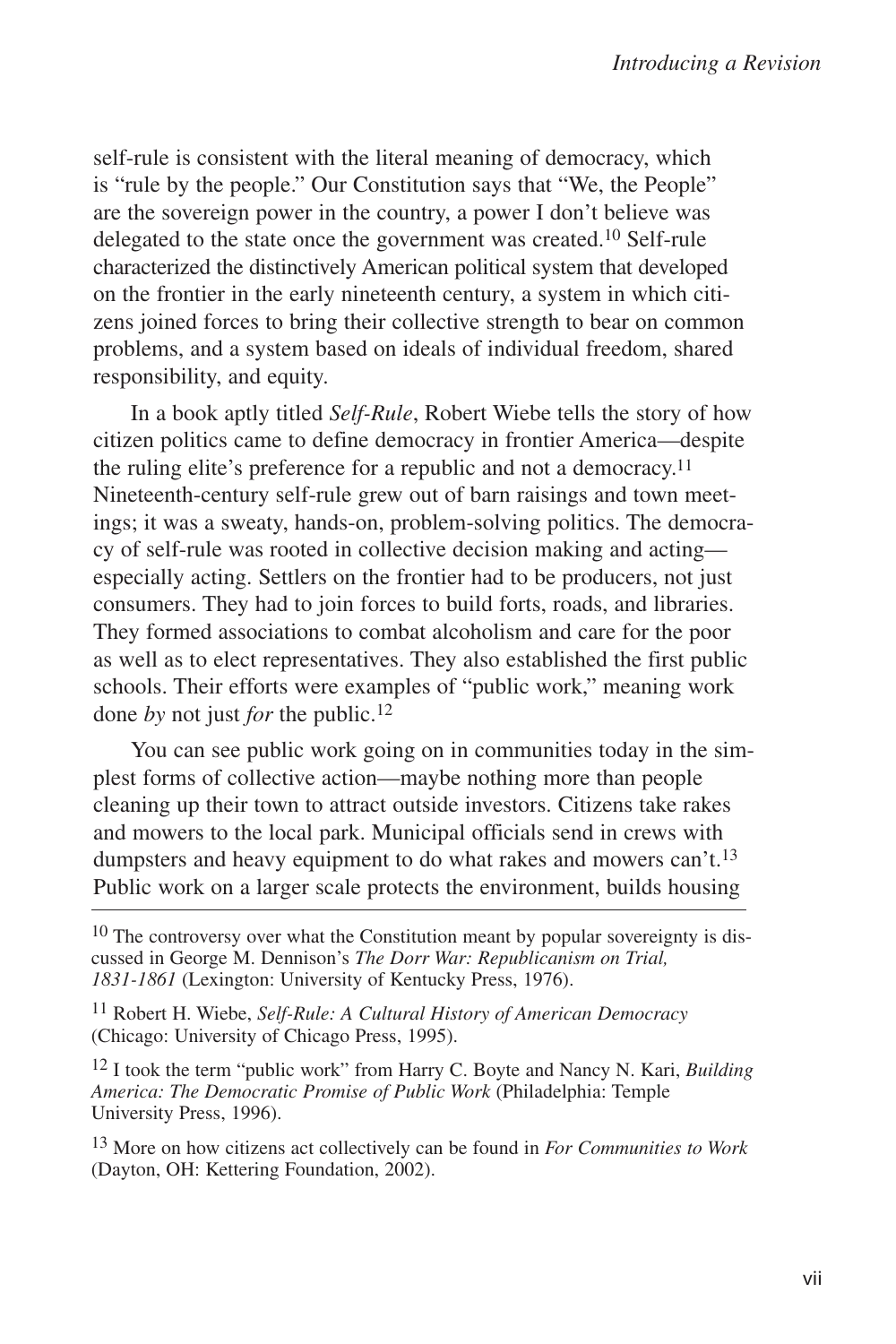for the homeless, and organizes efforts to rescue victims of unexpected disasters. The ability of citizens to produce things from public work gives them the power to be sovereign.

A great deal of public work has been done for and through education. Americans have wanted to improve the institutions of education because they have seen education as the best means to improve society. The rationale has been that although laws are formative, education is transformative. We have called on the schools to lift people out of poverty and to teach youngsters to respect one another. We have based our faith in self-government on having an educated citizenry schooled in democratic values. From the early days of the Republic through the New Deal and the Great Society, this faith has spawned a vast array of school programs funded by billions of tax dollars. The question now is, if Americans lose confidence that they can call on the schools to serve public purposes, where will they turn to make the improvements in American society that they want?

One thing is certain: Whatever happens to public education will certainly affect America's ongoing experiment in self-rule. That is the reason the public schools are ultimately accountable to democracy, not just to parents or taxpayers.<sup>14</sup>

 $\cong$ 

aving sketched out what I believe are some of the problems behind the problems in public education and democracy, let me say a bit about what you will find on these pages. I don't want to mislead anyone into thinking that *Reclaiming Public Education* is completely new; still-relevant sections of *Is There?*, with revisions, have been included. There are also additions, three in particular. First, new material from Kettering studies done after 1996 has been added, along with research from other sources. For example, there is a discussion of changes in school policy, such as the passage of the No Child Left Behind Act of 2001, usually referred to as NCLB. Since 2001, testing has increased

<sup>&</sup>lt;sup>14</sup> For histories of the public schools' relationship to democracy, see Carl F. Kaestle, *Pillars of the Republic: Common Schools and American Society, 1780- 1860* (New York: Hill and Wang, 1983); David Tyack and Elizabeth Hansot, *Managers of Virtue: Public School Leadership in America, 1820-1980* (New York: Basic Books, 1982); and David Tyack and Larry Cuban, *Tinkering toward Utopia: A Century of Public School Reform* (Cambridge, MA: Harvard University Press, 1995).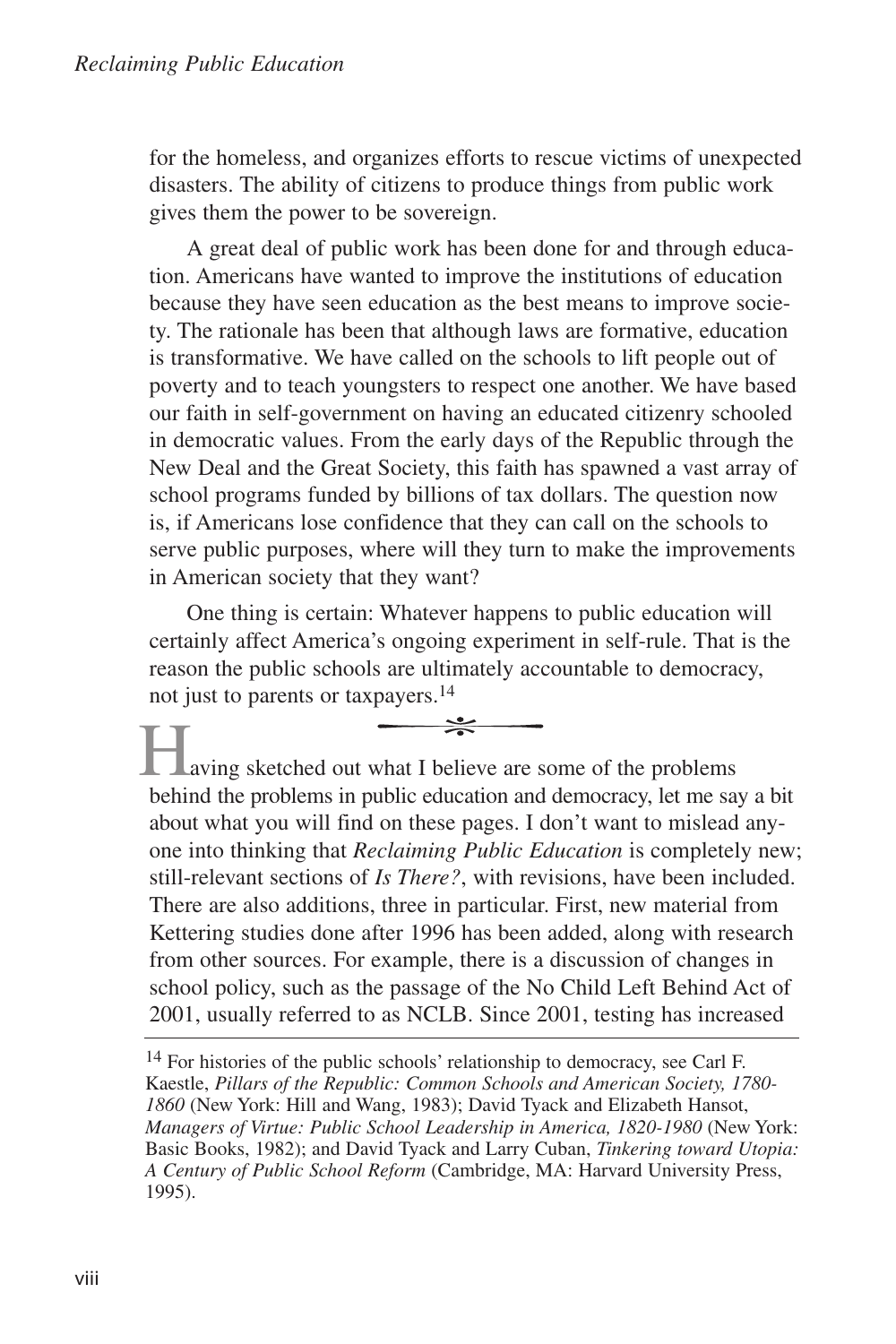and more information than ever is available on students' scores, yet Americans still list education near the top of their concerns. While people believe in having high expectations for students and want some testing to measure how well youngsters are doing academically, many are becoming concerned about unintended but far-reaching consequences of new laws and regulations. That isn't to suggest that people don't recognize improvements that have resulted from recent legislation. One of NCLB's objectives for publishing test scores, for instance, has been met—we are more aware of just how poorly some children are faring. Some children are being left considerably behind. This issue, described by professionals in the 1970s as an "achievement gap," is front-page news again.

Second, writing this book gave me an opportunity to respond to questions raised by readers of *Is There?* The foundation also solicited reactions from people asked to review early drafts of *Reclaiming Public Education.* Both groups wanted to know, if there isn't a public for the public schools, could there be? In order to answer, I had to broaden my focus from "schools" to "education." Education is a collective enterprise that goes beyond schooling, and Americans are more confident in their ability to improve *education* than to change *schools.* Yet citizenled initiatives in education might do a great deal to reinforce schools. And putting schools in the larger context of all the institutions that educate may be critical to their success. Surely we don't expect schools to flourish in a vacuum.

The third major difference between this book and *Is There?* is that *Reclaiming Public Education* is much more explicit about the public. You may have already noticed that the way I refer to the public isn't customary, and I'll explain why. The point here is that we must have the public we need before we can have the schools we want. Yet a community may not always have the public its schools need—or that the community needs. That's why it is important to understand as much as possible about how a public forms, which I've called "public building."

Public building is done through collective or public work, and the citizenry that does public work is the public. So the public I am writing about is both the agent *doing* the work and the entity *created by* the work. What I am suggesting is something like this: Imagine a group of people playing baseball. The work of playing baseball makes the group into something they weren't as individuals. The playing makes them a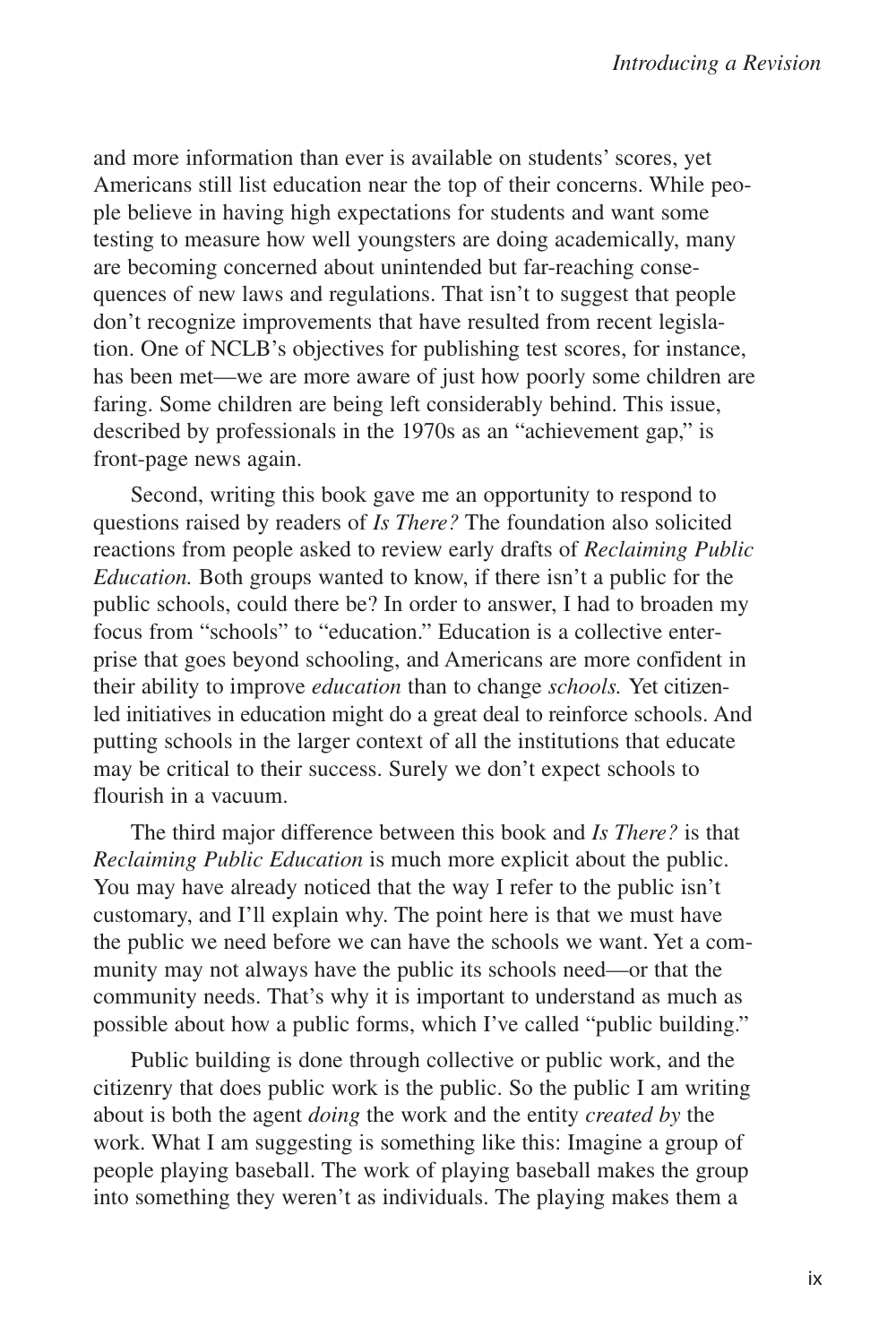team; it creates the team. The individuals become a team only by playing together. This is the sense in which I mean that public work creates the public or that public building is done through public work.

What may appear to be convoluted semantics has a purpose. It allows us to see the public in a new light as a dynamic force that creates itself in the process of doing its work. We normally think of the public as a static body—a group of people. It is more; it is a citizenry-in-motion. The motion is the public. This insight can be as powerful as the insight of physicists who realized that what appeared to be solid objects were also moving atoms joined together.15 The concept has particularly interesting implications for efforts to engage the public.

Let me bring this notion of the public back to the schools. The public I am writing about is more than a grassroots of support for schools or even a citizenry that actively endorses a reform proposal or approves school standards. It is a *citizenry that continually makes or produces things through public work*; that is, through collective decision making and acting. An example of such a public can be found on the American frontier, where people joined forces to build schools, found libraries, and open museums. I'll say more in a few pages about what kind of public work can be done in today's circumstances.

 $\leq$ 

I'll conclude with a brief overview of each chapter and the audiences I am writing for. The chapters fall into three major parts. The first three chapters describe forces that once connected schools and the public as well as the forces that have since pushed them apart. For instance, some of the current divisiveness grows out of frustration with the bureaucratic system that has developed around the schools. Not all of the divisive forces, however, originate within the schools. Citizens have developed attitudes that make it difficult for a responsible public to form. I'm talking specifically about a consumeristic mind-set, which is evident in a weak sense of public ownership.16

<sup>15</sup> I am indebted to a physicist at the University of Dayton, Leno Pedrotti, for this analogy.

<sup>16</sup> Paul Werth Associates, *Final Report* (Dayton, OH: Report to the Kettering Foundation, May 5, 2003).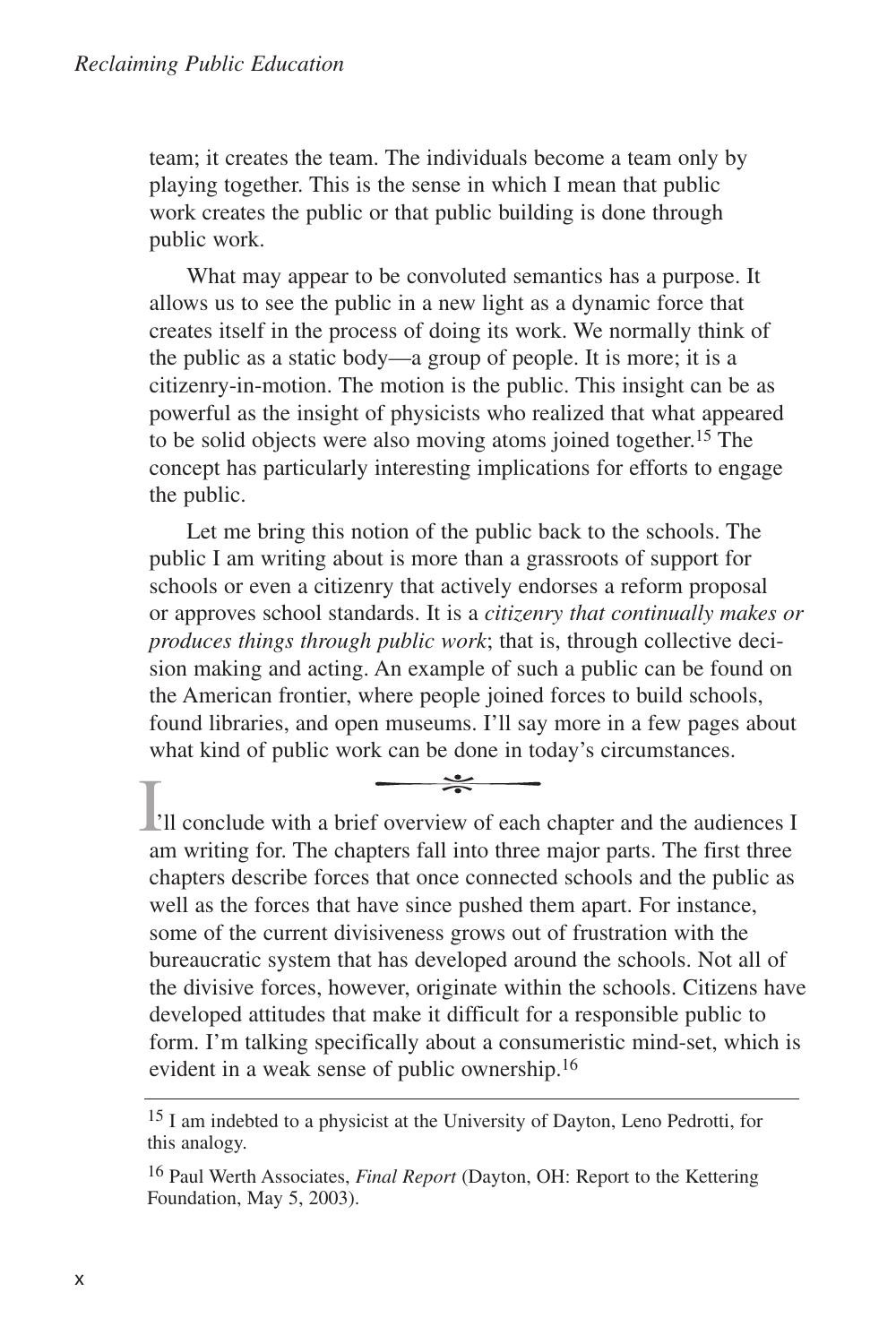The first chapters also expand on the foundation's concept of "the public." Looking at the public as a dynamic force (that is, as a citizenry joined in collective action or work) has particular implications for projects to rally support for the schools. Rallying support is necessary in some communities. But if the public is more than a body to be roused and enlisted, we might consider another kind of engagement, an engagement that taps into the dynamics of public work.17 The work of making collective decisions and acting on them generates the political equivalent of the electricity that lights a lamp. Engagement could mean plugging into that current, rather than trying to grab the bulb. The bulk of this book is about how citizens and educators might generate and tap into public work.

The most obvious implication of thinking of the public as a dynamic force is that if citizens aren't in motion, if public work isn't going on, then there is no public. That is the reason the public that the schools require doesn't necessarily exist—ready to be enlisted like a group of voters. It has to form around public work. And that is why public engagement has to proceed or go along with school improvement. Because of both reasons, I began calling the sort of engagement I am proposing "public-building" engagement. It is citizens engaging citizens rather than schools engaging people.

One clarification: Reviewers often found it unusual to see "the public" referred to in the singular when it is more common to hear references to various "publics." "The public" seems to imply a homogeneous body. I am not saying that. I am simply referring back to "the public" that is implied in the phrase, "We, the People." We, in all of our diversity, are part of that sovereign entity, which is made up of citizens-in-action.

The second part, beginning with Chapter 4, elaborates on what I just referred to as the things that only the public can do, particularly in education. I wanted to respond to implicit, if not explicit, questions from many reviewers: Why is a public necessary? What can public work accomplish in education?

Because of reservations about the citizenry, many educators are hesitant to involve the public. Some insist that their responsibilities begin and end with their students. Maybe their reservations are

<sup>&</sup>lt;sup>17</sup> As I recall, Cole Campbell, among others at the foundation, thought it essential to distinguish between the public as a political force and as a political body.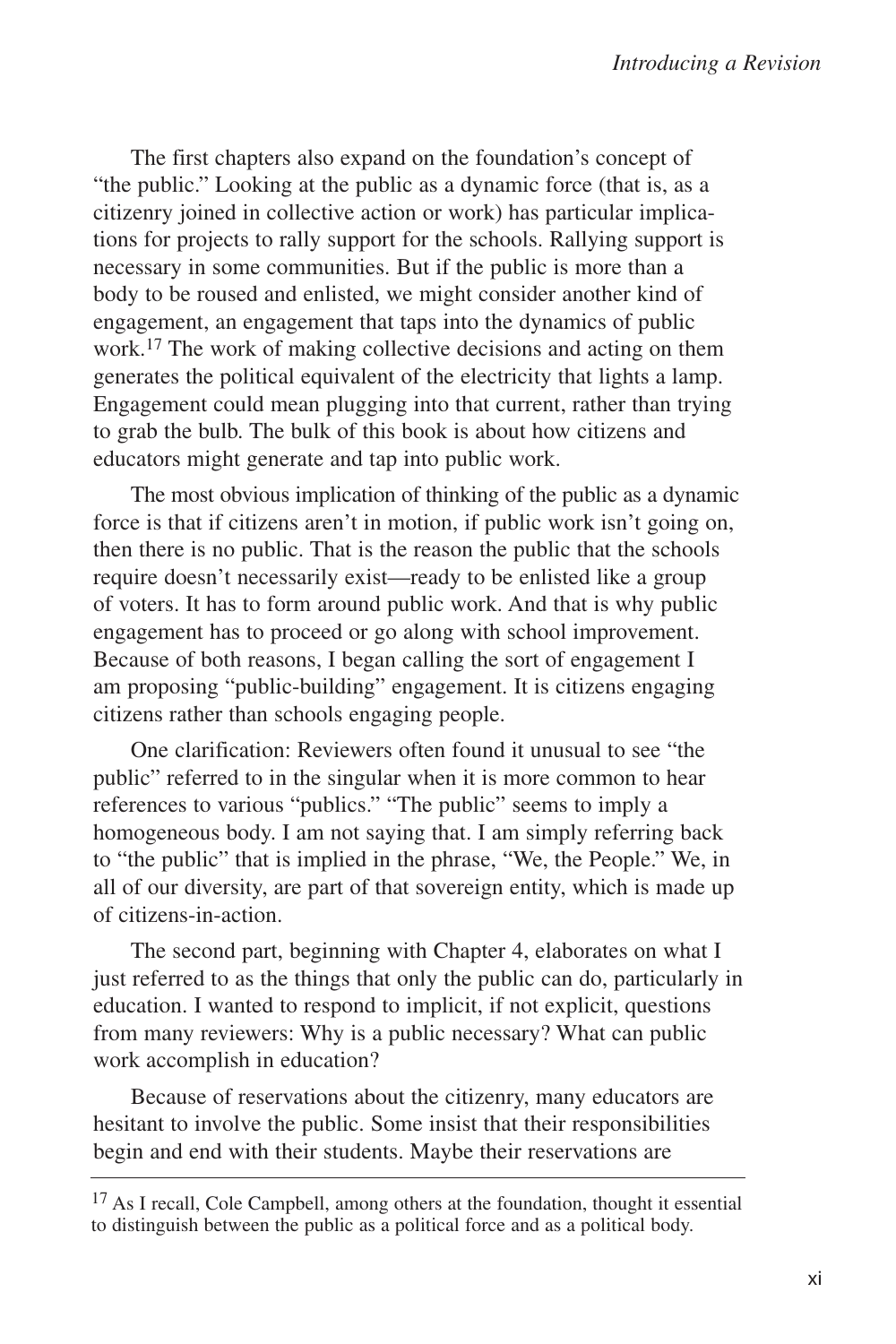understandable if professionals don't see anything people can contribute. Chapter 4 takes up this issue and makes the case that what citizens produce through their collective efforts can make it easier for teachers, administrators, and school board members to do their jobs. Citizens joined with citizens are able to accomplish what no school board, superintendent, principal, or cadre of teachers can do alone.

This collaboration between the public and the schools is not necessarily the same as the numerous business and civic partnerships that already exist. So much has been written about those partnerships that I haven't felt the need to say more.18 At Kettering, we have looked for collaboration that involves educators joining forces with citizens doing public work. These joint ventures could strengthen the public at the same time as citizens are creating more community resources for education.

Chapters 5 and 6 go back to the idea that the public is a force and describe the activities or practices that create the force, or "electricity" if you like that analogy. These practices are used in carrying out the tasks of public work. Take the everyday act of giving a name to a problem. It is a critical practice. Naming or describing a problem has to capture people's experience and concerns before they will begin to work on solving it. Unless the name reflects people's reality, the problem isn't really their problem.

The third and final part deals with a practical issue. Even if intrigued by the idea that the public is a dynamic force drawing its energy from the practices used in public work, people sometimes have difficulty figuring out how to incorporate this concept into what they do every day. Chapters 7 and 8 speak to those people—citizens, members of school boards, and educators. This is not a how-to book. Yet the foundation's research has implications for the way both citizens and professionals in education might overcome the obstacles that separate the public from the schools.

Chapter 7, addressed primarily to community organizations and citizens, isn't for civic saints, influential leaders, or important

<sup>&</sup>lt;sup>18</sup> I found reports like those by Don Davies at the Institute for Responsive Education particularly helpful in tracking the growth of community partnerships and initiatives to involve parents. Don Davies, "The 10th School Revisited: Are School/Family/Community Partnerships on the Reform Agenda Now?" *Phi Delta Kappan* 83 (January 2002): 388-392.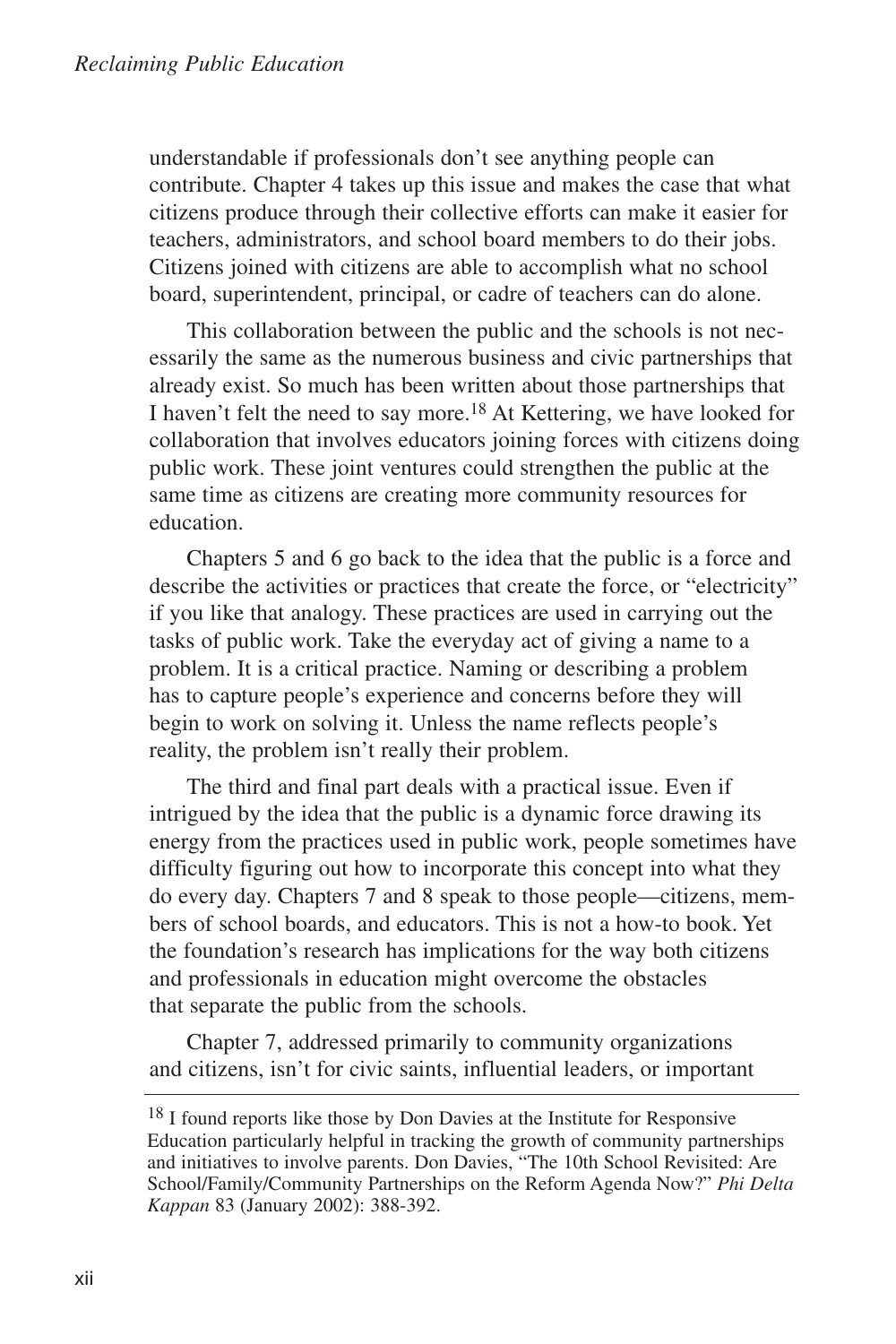stakeholders. It is for busy, preoccupied folks from anywhere and everywhere in a community. It is about how they can make a difference. The public work that empowers citizens is done best under certain conditions. This chapter identifies those conditions and discusses what people can do when conditions are less than favorable.<sup>19</sup>

The chapter also describes the distinctive characteristics of communities where a public has taken shape and become a force in combating problems, especially problems that never seem to go away, those that "take a village to solve." Democracy in those communities has been anchored in local, civic action and not just in laws and institutions.

I hope this chapter will illustrate the close connection between self-rule and collective responsibility—the willingness of people to own their problems.20 Communities that have been able to bring public work to bear on education haven't depended primarily on outside resources. They have recognized and drawn on local resources, and then, if necessary, reached out for assistance. This isn't pick-yourself-up-by-your-own-bootstraps politics; it is civic action moving from within and then going out, not the reverse. These communities have been inventive, not imitative. Small groups of people began where they were with whatever resources they had, which they used in self-directed work. Then they connected the dots, creating larger civic infrastructures that were joined like the tiny creatures that form giant coral reefs.

It stands to reason that communities where collective responsibility is strong, where there is a willingness to own problems and work on them, are communities where public education and public schools are likely to flourish. Surely educators have a stake in the kind of

20 See Harry Boyte's work in *The Backyard Revolution: Understanding the New Citizen Movement* (Philadelphia: Temple University Press, 1980) and *Everyday Politics: Reconnecting Citizens and Public Life* (Philadelphia: University of Pennsylvania Press, 2004) as well as Vaughn L. Grisham Jr.'s research on *Tupelo: The Evolution of a Community* (Dayton, OH: Kettering Foundation Press, 1999).

<sup>&</sup>lt;sup>19</sup> At the risk of repeating some sources and lines of argument well known to academics, I have included some professional literature references for people who aren't professional educators. For instance, Clarence Stone had a brief but useful comparison of types of community participation in educational reform in "Linking Civic Capacity and Human Capital Formation," in *Strategies for School Equity: Creating Productive Schools in a Just Society*, ed. Marilyn J. Gittell (New Haven: Yale University Press, 1998), pp. 163-176.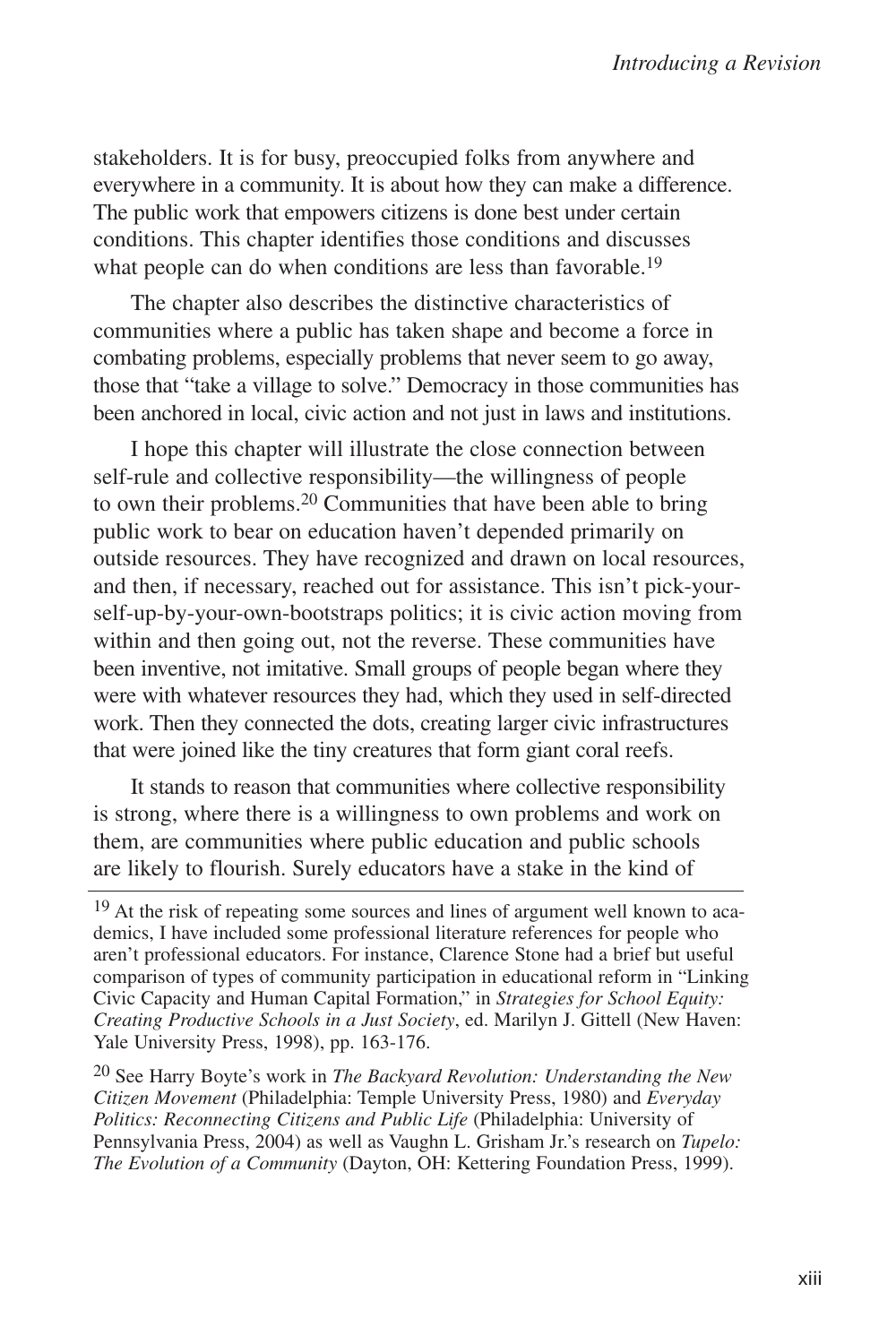democracy that promotes this sort of community. As Robert Putnam has written, "revitalizing American community life may be a prerequisite for revitalizing American education."21

Chapter 8 takes on the attractive but questionable assumption that if the schools do a better job, public trust will be restored and the alienation will end. It is a natural assumption. Improving school performance, however, may be a necessary but not sufficient condition for bridging the divide between the public and the schools. To the extent that the alienation grows out of a lack of ownership, something will have to be done to restore ownership.

If public ownership has to be restored, what does that imply for educators? Do they have to learn still more skills and somehow find the time to use them? Kettering's research suggests not. Professionals need only find ways to do what they normally do in a fashion that makes it easier, not harder, for the public to do its job.

Chapter 8 is also about what professional educators and citizens might do together. The chapter describes the ways some educators have plugged into public practices in order to solve immediate problems—and, at the same time, increased the capacity of people to work as a public. It ends with a suggestion for how professionals in schools might escape some of the downdrafts of distrust they encounter by repositioning themselves and their schools in the larger public arena.

As I wrote this final section, I was thinking particularly about members of local school boards. They are in a strategic position to do something about the lack of public ownership. And they have an enormous stake in whether the public takes responsibility for the schools—and whether there is a public in their community. Unfortunately, boards today are at risk of being isolated from the citizenry that elects them. Not all Americans consider these boards their agents, and they don't find board meetings receptive forums for discussing their concerns.

School trustees, hemmed in by a multitude of government regulations and bombarded by litigation, have their own frustrations.

<sup>21</sup> Robert D. Putnam, "Community-Based Social Capital and Educational Performance," in *Making Good Citizens: Education and Civil Society*, ed. Diane Ravitch and Joseph P. Viteritti (New Haven: Yale University Press, 2001), p. 87.